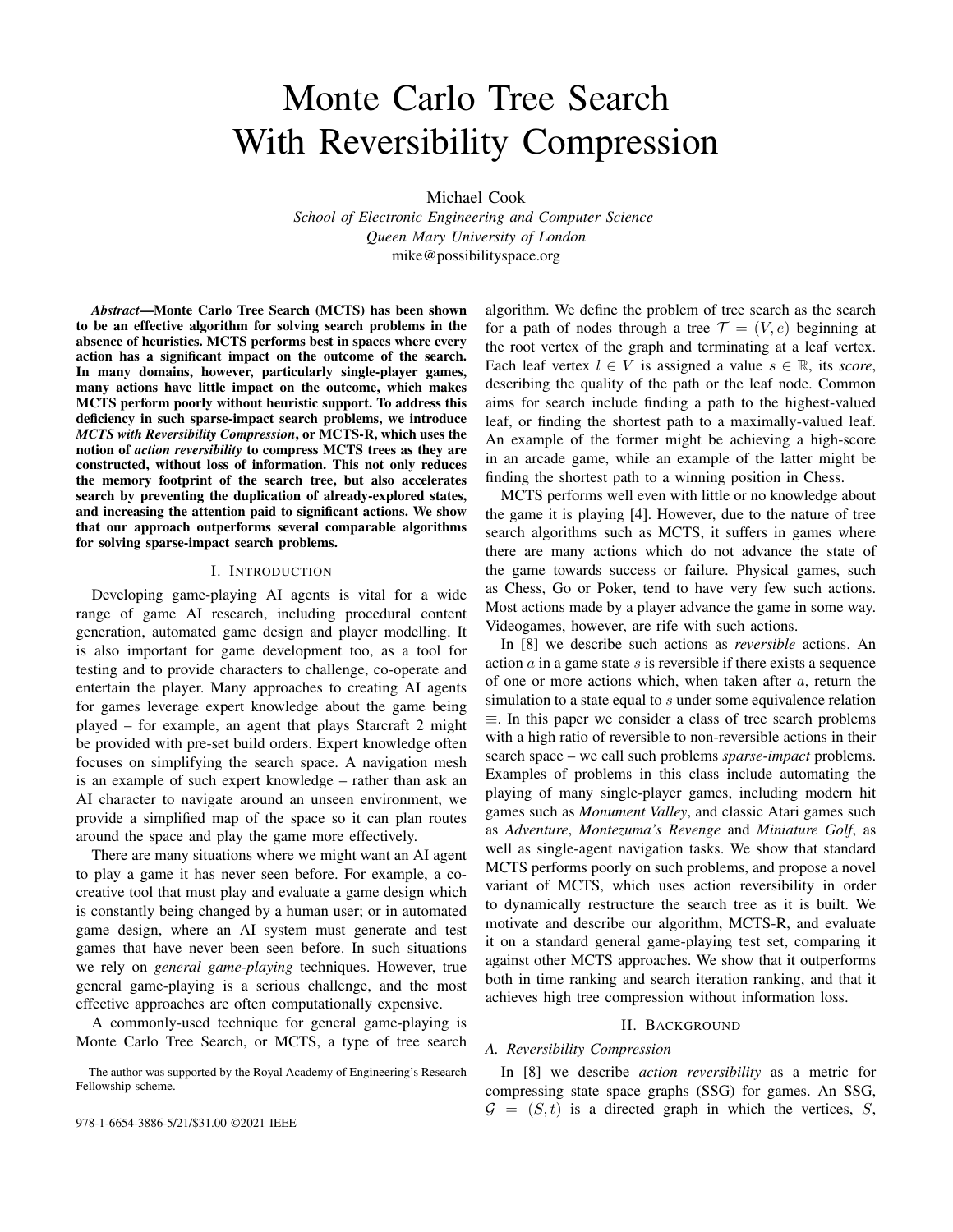represent game states and the edges, t, represent actions that transition the game between two states. Action transitions are defined as a labelled relation on game states: given states  $s, s' \in S$ ,  $(s, a, s') \in t$  is a transition stating that taking the action  $a$  in state  $s$  transitions the game to the state  $s'$ . Let  $A$ be the set of all actions.

An action is *reversible* if all of its effects can be undone by a sequence of one or more actions. More formally, there are two types of reversibility. A transition  $(s_1, a, s_2) \in t$  is *immediately reversible* if  $\exists a'$ . $(s_2, a', s_3) \in t$  such that  $s_3 \equiv s_1$ , where  $\equiv$ is an equivalence relation on game states. They use a strong equivalence relation, where  $\forall s, s' \in S, s \equiv s'$  iff there is *no* measurable difference between the data describing s and s'. They further suggest that weaker equivalence relations could be used for different applications of reversibility.

Some actions are not immediately reversible but can be reversed by taking multiple actions. A transition  $(s_1, a_1, s_2) \in t$ is said to be *eventually reversible* iff:

$$
\exists \{a_2, ..., a_n\} \subset \mathcal{A}, \{s_2, ..., s_{n+1}\} \subset S.
$$
  

$$
\{(s_2, a_2, s_3), ..., (s_n, a_n, s_{n+1})\} \subset t \wedge s_{n+1} \equiv s_1
$$
  
(D1)

The authors subsequently introduce the notion of a *hyperstate space graph* (HSG). An HSG is constructed from an SSG by merging together states in the SSG that are connected together by reversible actions, a process we describe below. The resulting states are called *hyperstates*. Given an SSG,  $G=(S, t)$ , its associated HSG is given by  $\mathcal{H}=(H, c)$ , where H is a set of *hyperstates* and c is a labelled relation describing action transitions on hyperstates, such that:

- 1) Each hyperstate  $h \in H$  contains a non-empty *set* of states in G.
- 2) Each state  $g \in G$  appears in *exactly one* hyperstate.
- 3) Each hyperstate contains states that are mutually reachable via reversible actions. Formally,  $\forall h \in H$  and  $\forall g, g' \in G$ , if  $g, g' \in h$ , then there is a sequence of reversible actions from  $g$  to  $g'$ , and from  $g'$  to  $g$ .
- 4) The HSG action transitions are lifted from SSG actions i.e., if  $(h, l, h') \in c$ , then there exists  $g \in h$  and  $g' \in h'$ such that  $(g, l, g') \in t$ , and vice versa.

For a fuller definition of HSG construction, we refer the reader to [8]. The intuition behind reversibility and merging states to construct HSGs is to reduce the significance of reversible actions, which can easily be undone and thus are less relevant than non-reversible actions, which must be committed to permanently in any plan or path. The authors propose this as a technique for automating game analysis, and suggest applications to general game-playing as a point of future work [11]. We build on this work here, showing that this graph transformation can be applied to tree search and improve the performance of search algorithms such as MCTS.

## *B. Problem Definition*

We are concerned with a subset of tree search problems which we call *sparse-impact* search problems. By *sparseimpact* we mean that there is a non-empty subset of actions in



Fig. 1. An immediately reversible action in Sokoban.

the search space that are all reversible. The larger this subset is as a proportion of the set of actions, the more sparse the problem is considered to be.

As mentioned previously, a common algorithm employed for tree search problems is Monte Carlo Tree Search (MCTS). This has been shown to be effective at playing two-player adversarial games both with and without game-specific heuristics to guide play [4], and formed part of the AlphaGo system which achieved superhuman play at Go [23]. MCTS has also been used to play single-player games, including those with stochasticity [19] and those without [21].

The standard MCTS algorithm has four stages: *selection*, *expansion*, *simulation* and *backpropagation*. Beginning at the root of the tree, the current search tree is descended using a *selection* strategy until a leaf node is reached. This leaf node is then *expanded* by generating its descendant nodes (states reachable from this leaf node state by a single action). One such descendant node is then selected for *simulation*, which chooses actions according to a simulation strategy until a terminal state is reached or a stopping condition is met. Finally, the result of the simulation is *backpropagated* up the tree, providing additional reward information which informs the next round of node selection.

Some of the best-known applications of MCTS have been to traditional boardgames such as Go and Chess. A commonlyshared property of these games is that moves are usually irreversible, and in the case where reversible moves are possible, they are unlikely to be encountered in optimal play. In Go, for example, special *Ko* rules prevent players from repeating board states indefinitely. In Chess, reversible moves are considered sufficiently abnormal that a game ends prematurely in a draw if the same game state is encountered three times. Thus, in any state, most or all actions irreversibly progress the game towards a conclusion. From the perspective of MCTS, this means that the expansion step, in which new nodes are added to the tree, will often be adding game states which have not occurred yet in that branch of the search tree. Repeated states can be encountered in other branches of the tree, where the same state is reached through a different sequence of actions. For tree search algorithms, this is often solved through techniques such as transposition tables, as in [13], and validating the correctness of paths that include repeated states, as in [17].

In sparse-impact search problems there are many actions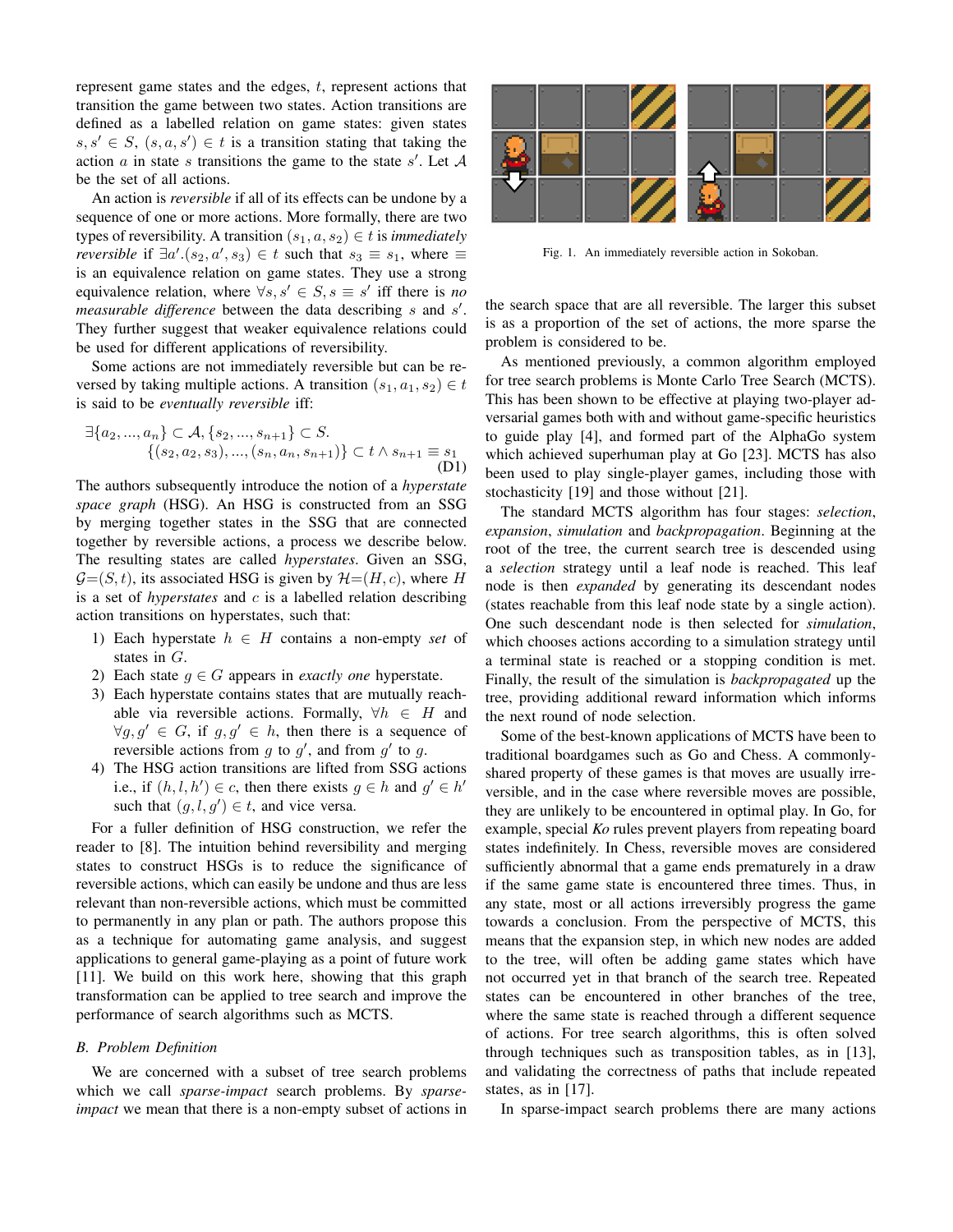

Fig. 2. An eventually reversible action in Sokoban

which do not necessarily progress the system towards a terminal state. By definition, if a *reversible* action a taken from a state  $s$  transitions the system to a state  $s'$ , then at least one action available in state  $s'$  must be part of a reversible action chain that leads to a state s'' such that  $s \equiv s''$ . In a search tree, such as those constructed by MCTS, reversible action chains can repeat indefinitely, causing the search process to revisit duplicates of states that already occur earlier in the tree. Search effort expended on expanding nodes with reversible actions is less productive, therefore, as it leads to areas of the search space that have already been explored.

Solving levels of the videogame Sokoban is an example of a sparse-impact problem, for which determining the solvability has been shown to be NP-hard [10]. In Sokoban, the player controls a worker in a warehouse who must push crates into certain configurations, usually in tight spaces that force the player to consider the ordering of pushes. Moving the player in Sokoban into an empty tile is an *immediately reversible* action, as shown in fig. 1. Moving a crate may be eventually reversible, as shown in fig. 2. It may also be an irreversible move, e.g. pushing a crate into a corner of a room is irreversible, because the player cannot get behind the crate to push it back. Specialised MCTS agents have been developed for Sokoban [18]. However, instead of solving the level from the perspective of the player's movements, they instead solve an action-abstracted representation only considering the movement of crates. This greatly simplifies the problem, and in addition, the invention of this heuristic requires expert human knowledge of the game in advance of designing the solver. For many problem domains, such as general game-playing [11] or automated game design [7], no advance expert knowledge about the problem is available.

## III. MCTS-R

In this section we describe *MCTS with Reversibility Compression* or MCTS-R. This applies ideas from reversibility reduction to compress the MCTS search tree as it is constructed. In doing so, we gain two advantages: first, we prevent the repeated expansion of states that do not meaningfully differ from previously-visited states; and second, we elide less important actions so the search tree is focused on more significant (i.e. non-reversible) decisions. This accelerates the search process over sparse-impact spaces, i.e., for problems with a large proportion of reversible actions.

Algorithm 1 Pseudocode for reversibility checking.

| function CHECKCOMPRESSION(node)                 |  |  |  |
|-------------------------------------------------|--|--|--|
| $topOfChain \leftarrow node.parent$             |  |  |  |
| $actions \leftarrow [$                          |  |  |  |
| while $topOfChain \neq nil$ do                  |  |  |  |
| if node.state in topOfChain.hashes then         |  |  |  |
| break                                           |  |  |  |
| end if                                          |  |  |  |
| APPEND(actions, topOfChain. actions)            |  |  |  |
| $topOfChain \leftarrow topOfChain.parent$       |  |  |  |
| end while                                       |  |  |  |
| if $topOfChain = nil$ then                      |  |  |  |
| return false                                    |  |  |  |
| end if                                          |  |  |  |
| <b>COMPRESS</b> (node, $topOfChain, actions)$ ) |  |  |  |
| return true                                     |  |  |  |
| end function                                    |  |  |  |

## *A. Tree Node Modifications in MCTS-R*

In the basic MCTS algorithm, each node in the search tree is typically represented by a simple data structure storing the action taken to reach this node from its parent, as well as links to child, sibling and parent nodes. Thus, starting at the root of the tree and with the system in its initial state, each node's action can be applied to the state as the algorithm walks the tree, in order to obtain the system state corresponding to any leaf node in the search tree. An alternative approach is to have each node record a copy of the game's state, which trades off memory usage for performance.

In MCTS-R we extend the tree node data structure in two ways. First, rather than storing a single action, the node stores a *list* of actions. Initially this list contains a single action, as in a standard MCTS system. As the tree is compressed during search, by merging together nodes connected through reversible actions, some nodes will have additional actions added to their list. These actions are added to maintain an invariant relationship between a node,  $s$ , and its parent,  $s_p$ , namely that applying the list of actions in s, in sequence, to the system state represented by the node  $s_n$ , will yield the system state represented by the node s.

The second modification to the tree node is a list of system state hashes. This list initially has one element: a hash of the state represented by the node. Under certain conditions, some nodes are removed from the search tree and merged into other nodes. These removed nodes add their hashes to the hash list of the node they merge into. These hashes are used to check for further compression opportunities later in the search. We explain the function of both the action list and the state hash list in the remainder of this section.

#### *B. Reversibility Checking*

MCTS-R modifies the MCTS algorithm during the Selection phase, in which the algorithm traverses the tree, selecting nodes based on a tradeoff of their average score and the number of times they have been selected previously. Each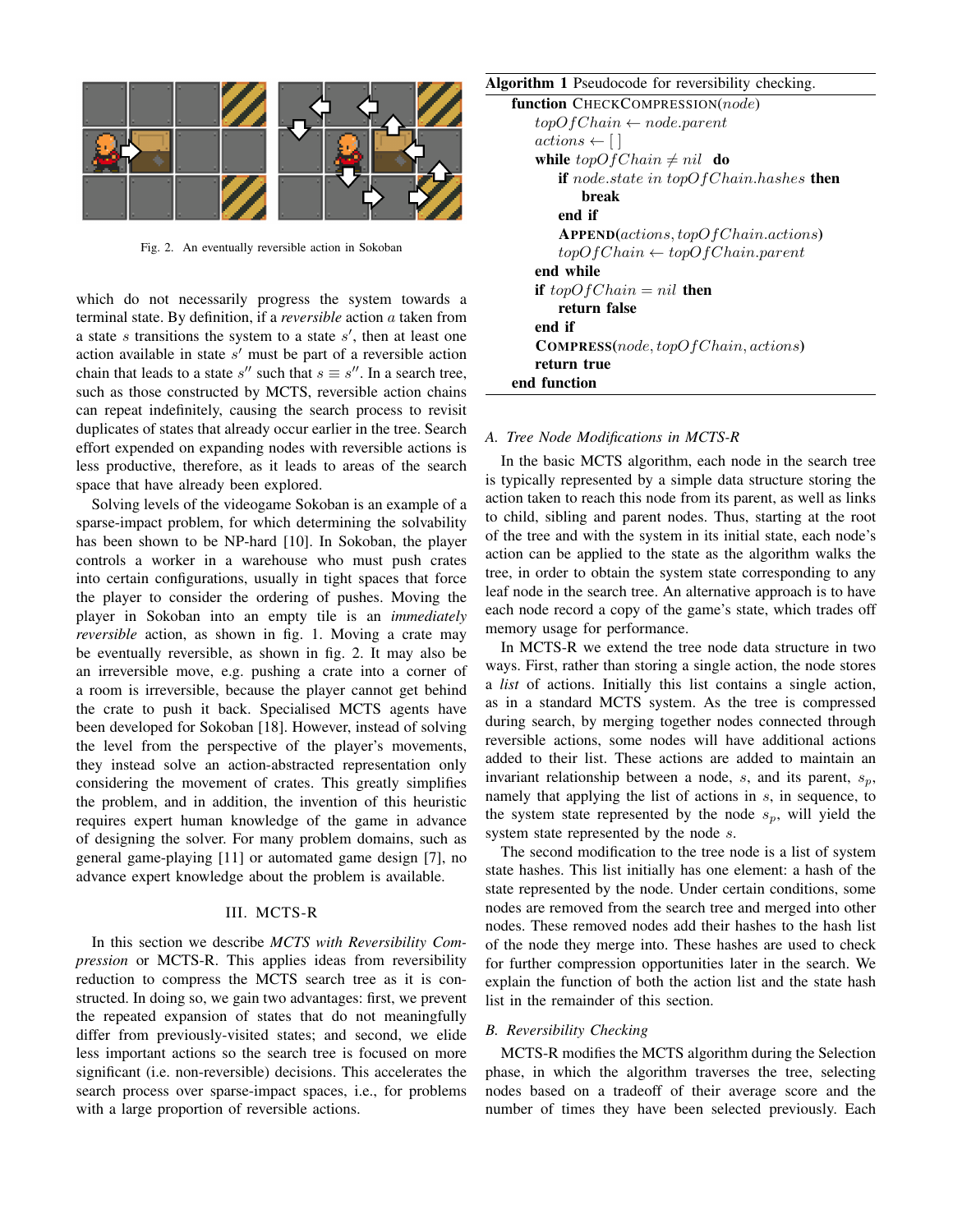## Algorithm 2 Pseudocode for reversibility compression.

| function COMPRESS(node, tgt, ac)                        |  |  |  |
|---------------------------------------------------------|--|--|--|
| DETACH(node)                                            |  |  |  |
| for child in node.children do                           |  |  |  |
| if node.state = tgt.state then                          |  |  |  |
| COMPRESS $\left( child, tgt, \lceil \rceil \right)$     |  |  |  |
| else if node.state in tgt.hashes then                   |  |  |  |
| APPEND(ac, node. actions)                               |  |  |  |
| COMPRESS (child, tgt, ac)                               |  |  |  |
| end if                                                  |  |  |  |
| $modified \leftarrow False$                             |  |  |  |
| for $tChild$ in tgt.children do                         |  |  |  |
| if child.state in $tChild.$ has hes then                |  |  |  |
| <b>if</b> node.actions $\lt$ tChild.actions <b>then</b> |  |  |  |
| $tChild. actions \leftarrow node. actions$              |  |  |  |
| end if                                                  |  |  |  |
| $COMPESS(child, tChild, \lceil )$                       |  |  |  |
| $modified \leftarrow True$                              |  |  |  |
| end if                                                  |  |  |  |
| end for                                                 |  |  |  |
| if not modified then                                    |  |  |  |
| for $tChild$ in tgt.children do                         |  |  |  |
| if child.state in $tChild.$ has hes then                |  |  |  |
| APPEND(ac, node. actions)                               |  |  |  |
| COMPRESS (child, tgt, ac)                               |  |  |  |
| $modified \leftarrow True$                              |  |  |  |
| end if                                                  |  |  |  |
| end for                                                 |  |  |  |
| end if                                                  |  |  |  |
| if not modified then                                    |  |  |  |
| DETACH(child)                                           |  |  |  |
| ATTACH(child, target)                                   |  |  |  |
| $UPDATENode$ <sub>child</sub> , $node$ , $ac)$          |  |  |  |
| end if                                                  |  |  |  |
| end for                                                 |  |  |  |
| end function                                            |  |  |  |

time a node is selected, MCTS-R performs a *reversibility compression check* on the selected node. Algorithm 1 shows an outline of this process. Formally, for a node  $s$ , let  $h(s)$ be the hash of the state represented by s, and let  $\mathcal{H}(s)$  be the list of hashes contained within  $s$  as described above. Let the antecedent of a node  $s_n$  be denoted  $s_{n-1}$ . In order to check whether a node  $s_n$  can be compressed, we search every antecedent node of  $s_n$  to see if its hash is contained within any of the state hash lists maintained by the antecedent nodes:

$$
\exists i. 0 \le i < n \land h(s_n) \in \mathcal{H}(s_i)
$$

The compression check aims to establish whether any of the node's antecedents contain a state hash that is the same as the selected node's state hash. Beginning at the parent of the node being checked, we iteratively check the selected node's hash against the list of hashes in each antecedent node. If no matches are found, then the compression check fails. However, if some antecedent node is found to contain the same hash as the node being checked, then we can compress the tree.

To more formally describe this check, and to contextualise it in the terms of reversibility compression, let  $\mathcal{T} = (S, t)$  be a search tree as defined above.

Let  $s_n \in S$  be a node in a search tree which is being checked for compression, and let  $s_i \in S$  be some antecedent node in  $T$  where  $i \leq n$ . Thus, there is some sequence of actions that transforms  $s_i$  into  $s_n$ , which is equivalent to walking the tree. More formally:

$$
\exists \{a_i, ..., a_{n-1}\} \subset A, \{s_i, ..., s_n\} \subset S.
$$

$$
\{(s_i, a_i, s_{i+1}), ..., (s_{n-1}, a_{n-1}, s_n)\} \subset t
$$

Suppose that  $s_n$  and  $s_i$  are shown to be equivalent under some relation  $\equiv$ . Then we have  $(s_{n-1}, a_{n-1}, s_i) \subset t$ . With this new piece of information, we can restate the above as follows:

$$
\exists \{a_i, \dots a_{n-1}\} \subset A, \{s_i, \dots s_n\} \subset S.
$$
  

$$
\{(s_i, a_i, s_{i+1}), \dots, (s_{n-1}, a_{n-1}, s_n)\} \subset t \wedge s_i \equiv s_n
$$

We can see here the structural resemblance between this statement about a search tree, and the definition of eventual reversibility in Definition D1. Thus, if we establish that a selected node is equivalent to some antecedent node in the search tree, we have shown that it is part of a chain of eventually reversible actions.

## *C. Reversibility Compression*

When a cycle of reversible actions is detected at node  $s_n$ in the tree, we attempt to compress the cycle into the node nearest the root of the tree,  $s_i$ . Given a search tree  $\mathcal{T} = (S, t)$ as defined earlier, let  $\mathcal{T}[s]$  denote the subtree of  $\mathcal T$  rooted at  $s \in S$ . Reversibility compression transforms  $s_i$  into a new node  $s_i'$  with the following postconditions holding:

- $\mathcal{T}[s_i'] = \mathcal{T}[s_i] \setminus \{s_{i+1}, ..., s_n\}$  i.e., search tree nodes  ${s_{i+1},...,s_n}$  are no longer in the tree.
- The node  $s_i'$  contains the hashes of the states  $\{s_{i+1},...,s_n\}$  in its hash list.
- Define D, the set of *dangling* nodes, as the set of descendant nodes of  $s_{i+1}$  that are *not* in the reversibility chain, i.e.  $\mathcal{T}[s_{i+1}]\setminus\{s_{i+1},..., s_n\}$ . Each node  $s_d \in D$  is inserted into the new subtree  $\mathcal{T}[s_i']$  such that its relationship to  $s_i'$ mirrors its previous relationship to its nearest antecedent in  $\{s_1, ..., s_n\}$ .

To more formally expand this last point, define the set of nodes in the reversibility chain as  $S_c = \{s_{i+1}, ..., s_n\}$ . For any  $c \in S_c$ , define the *detached subtree*  $\mathcal{T}_c^d$  as  $\mathcal{T}[c] \setminus S_c$ . When a given descendant of this chain node,  $s_c^d \in \mathcal{T}_c^d$ , is reinserted into the search tree at  $\mathcal{T}[s_i']$ , the depth of  $s_c^d$  relative to  $s_i'$  is the same as its previous depth relative to  $c$ . To ensure this, MCTS-R steps through the detached subtree and check each node in turn, reinserting it into the tree if no node already exists with the same state hash, or skipping it if an existing node is found at the same depth in  $\mathcal{T}[s_i']$ .

Algorithm 2 shows a pseudocode outline of the compression process. Beginning at the last node in the reversibility chain –  $s_n$  in our running example – we iteratively detach the subtree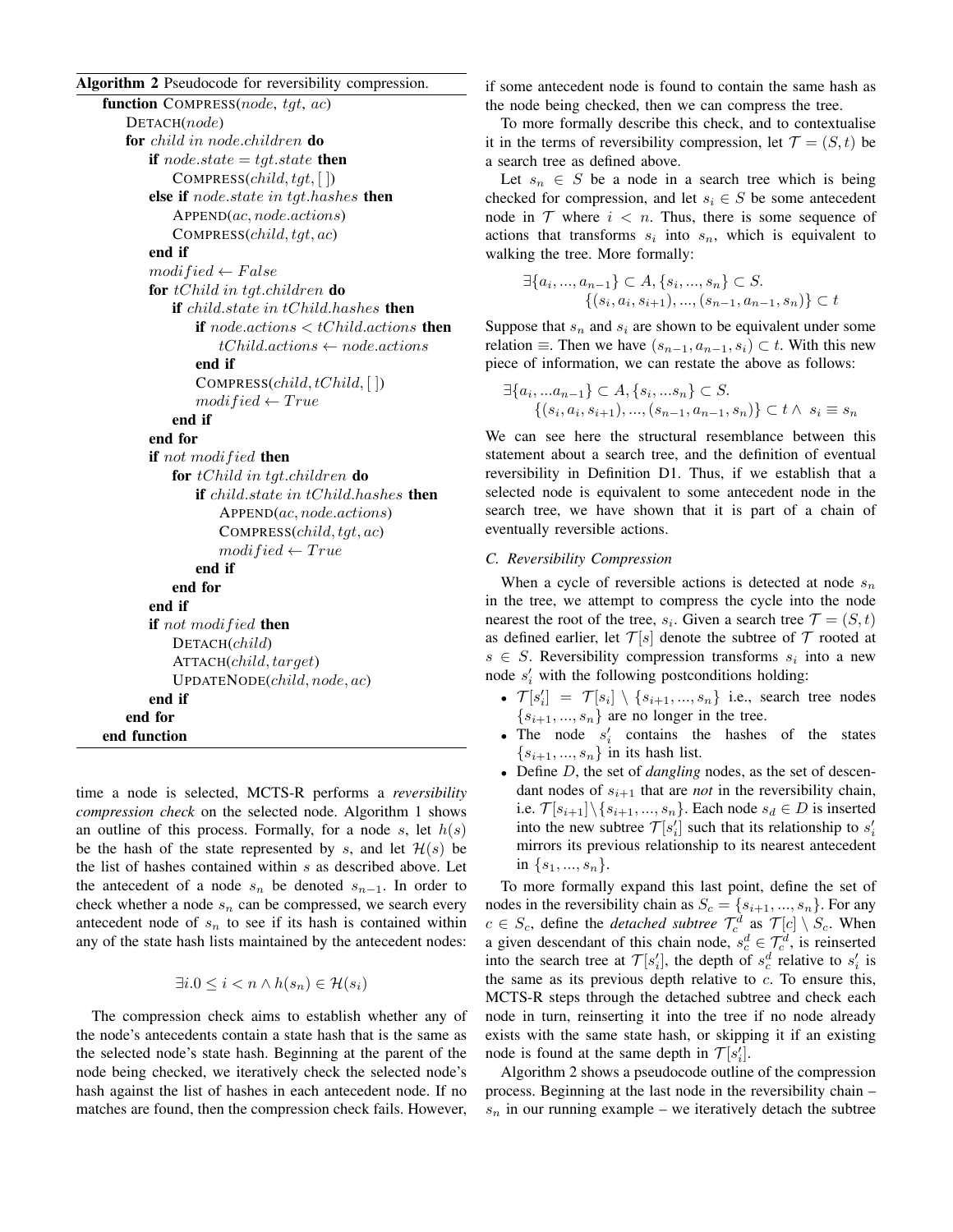rooted at this node,  $\mathcal{T}[s_n]$ , from the larger subtree rooted at  $s_i$ . We add the hash of  $s_n$  to the list of hashes in  $s_i$ , since this node now represents all of the compressed states. MCTS-R then walks the detached subtree in a breadth-first fashion, attempting to reinsert each node into the search tree, rooted at  $s_i$ . This process may recurse in order to insert descendants of  $s_n$  into the search tree relative to descendants of  $s_i$ .

When reinserting a node,  $s_i$ , into the subtree rooted at some descendant of  $s_i$ ,  $s_n^i$ , if we find that there is no existing node at this depth with the same hash as  $s_j$ , we can insert  $s_j$  and all of its descendants as a whole new subtree that is a direct descendant of  $s_n^i$ , as it represents paths which are not represented here. Alternatively, if a node with the same hash exists already as a descendant of  $s_n^i$ , or a node contains the inserted node's hash in its hash list, then we recurse the insertion process and attempt to reinsert  $s_j$ 's descendants into  $s_n^i$  or one of its descendants, according to conditions outlined in Algorithm 2.

By performing this compression, we are exploiting the fact that any of the states  $\{s_{i+1},...,s_n\}$  are reachable from one another without permanently altering the game's state. Thus, by reaching the first state in the cycle,  $s_i$ , any of these other states are trivially accessible. The search process should only be concerned with actions which are not currently known to be reversible, namely the nodes in  $\{s_{i+1},...,s_n\} \setminus \mathcal{T}[s_{i+1}].$ Hence, we insert them in the tree as relative descendants of  $s_i$  instead, and allow the algorithm to treat them as if they are immediately accessible from  $s_i$ .

This transformation of the tree removes many nodes from the search tree that are irrelevant, and thus gives greater prominence to the remaining nodes which represent areas of the search space that are either more significant to the outcome of the search, or less well explored (since they may prove to be reversible with more search effort). However, by removing and transposing nodes in the search tree, we are losing crucial information about the structure of the search space, which makes it hard to reconstruct paths from root to leaf after the algorithm is complete. This necessitates a maintenance step to update information in the tree, which we describe below.

#### *D. Maintaining Action Lists*

Recall that in an ordinary MCTS search tree, a node s in a tree contains an action  $a$  such that taking that action in its antecedent state,  $s'$ , transitions the system to the state described by s. In other words, given a tree  $\mathcal{T} = (S, t)$ ,  $(s', a, s) \in t$ . However, restructuring a tree in the way described above would break this invariant for any nodes which are transposed as part of the compression process.

In order to maintain this relationship between nodes and their parents, we earlier stated that we extended the description of a search tree node so that it maintains a *list* of actions rather than a single action. When we restructure the tree, we update this list for affected nodes so that it always reflects the shortest known path to reach the current node from its new immediate parent. To perform this update, we calculate an updated action list during the compression phase.

Let us return to our running example of a search tree  $\mathcal{T} = (S, t)$ , containing a set of nodes in a reversibility chain,  $\{s_i, ..., s_n\}$ , where  $s_i$  is the compression target, and the remaining nodes,  $S_c = \{s_{i+1}, ..., s_n\}$ , are to be compressed. For any  $s_i \in S_c$ , the forest (a collection of trees)  $\mathcal{T}[s_i] \setminus S_c$ will be reinserted into the search tree with  $s_i$  as the new parent. Each child of  $s_i$  will prepend to its action list a new list of actions, C, defined as follows:

$$
C = \{a \mid \forall p, q \in I \le p, q \le j \land (s_p, a, s_q) \in t\}
$$

That is, C is the list of actions required to walk the *original* search tree from  $s_i$  to  $s_j$ . This new action chain is only prepended if the node is reinserted fully into the search tree underneath  $s_i$ . If a child of  $s_i$  already exists representing the same system state, we compare the existing child's action chain with the new node's action chain, and only replace the action chain if the new one is shorter, since this describes a shorter sequence of actions that achieves the same outcome. With this final modification, the tree is now restructured in such a way that search can resume. MCTS-R has removed all nodes that were superfluous to the search process; and has updated action chains and hash lists to reflect the alterations made to the structure of the tree.

## IV. RELATED WORK

## *A. Abstraction and Refinement*

Abstraction and refinement is an optimisation technique that accelerates searches on graphs by constructing an abstracted version of the base graph, performing search on the abstracted graph form, and then *refining* the abstract solution into a full solution that can be applied to the base, original graph [15].

Graph abstraction and refinement has been applied to games, particularly to the problem of *pathfinding*. In [25] Sturtevant et al present an abstraction technique in which a game space is overlaid with a grid, effectively abstracting the continuous space to a simpler representation. A given point within the game world is mapped to the nearest point on the grid. This approach has been extended to suit many different pathfinding scenarios [5], [14], including abstracting directed graphs and incorporating limited actor state representation, as in [12].

The process of compressing an MCTS tree as it is constructed can be thought of as a process of abstraction. However, unlike classical approaches to abstraction and refinement, the compressed MCTS tree is an end in itself – it does not require refinement to be useful, and is designed to be used, analysed and studied in its compressed form. We are primarily interested in the process of building the abstracted graph and the nature of the abstracted graph, rather than the utility of the abstraction in querying the original graph. Some results from abstraction and refinement literature may be applicable to improve the MCTS-R compression process in the future, such as [2] which parallelises the decomposition of strongly connected components. Such an approach could make tree compression more efficient, but it would need to be studied in the context of trading off exploitation (to avoid compressing parts of the tree which are not being explored anyway).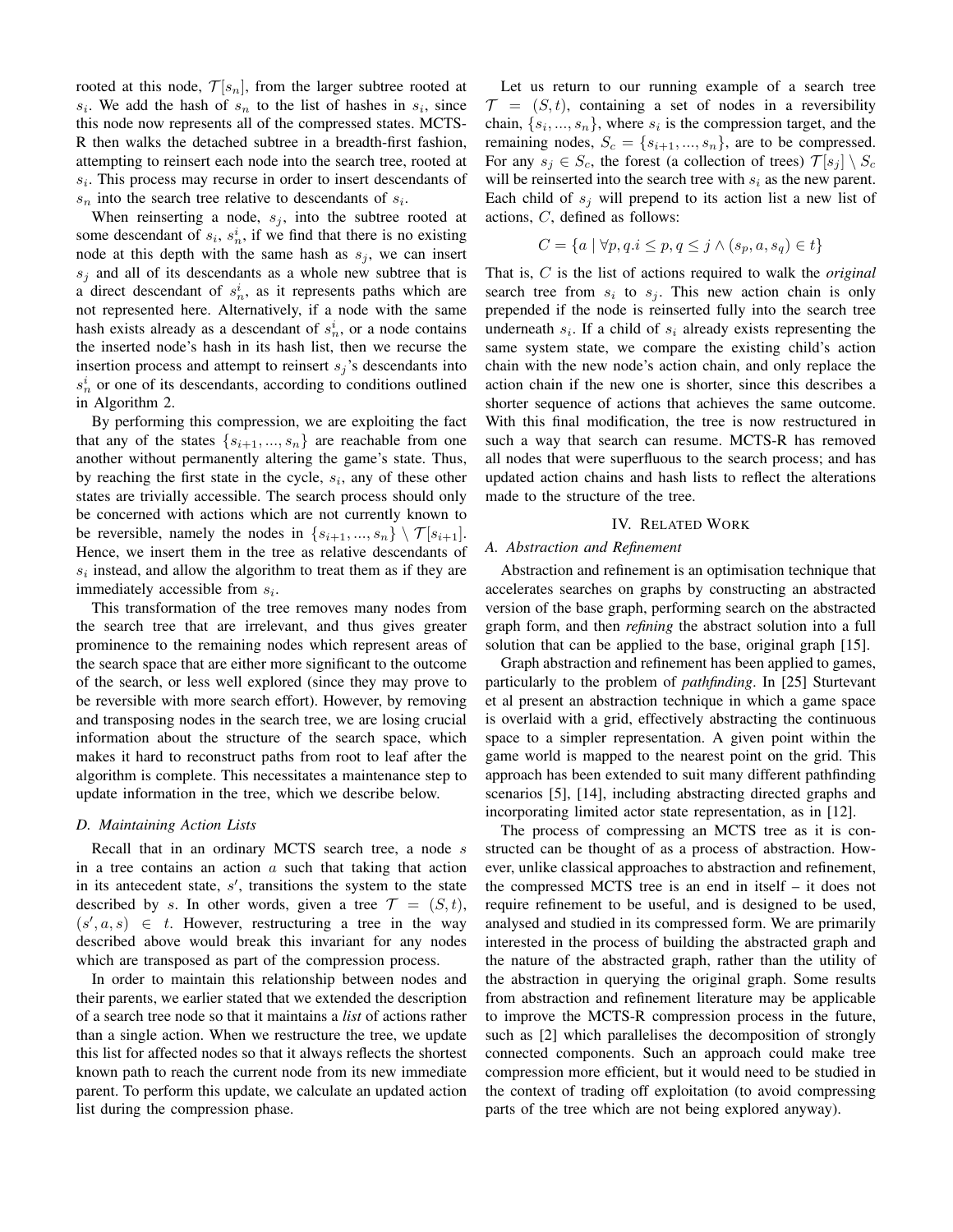# *B. Sparse-Impact Game Playing*

In [18] the authors describe two systems for solving Sokoban levels, using MCTS and IDA\*, a variant of A\* search. The authors augment their MCTS approach with optimisations including *cycle detection*, whereby a table of all searched states is maintained, and if a new child node would cause a cycle in the current branch, it is not generated.

Cycle detection is similar to the identification of reversible actions in MCTS-R. However, our approach differs significantly because of the compression step which follows the detection of a reversible action. By restructuring the search tree, we dramatically reduce the number of nodes in the tree; elevate more significant actions so they are closer to the root; and make the detection of reversible actions more likely in other branches by maintaining hash lists of detected cycles.

Transposition tables are a commonly-employed technique in AI for game-playing, where game states are recorded and information about them reused when they are encountered subsequently in the search process [13]. Transposition tables have been applied to MCTS, such as in [6] and [16] where it is used for playing Go. In these applications, backpropagation updates a transposition table, rather than a node in the search tree, so the results of a simulation are reused anywhere in the search tree this state occurs. Our approach differs by focusing on reversible chains within a subtree, rather than single-state repetition across the tree breadth, and by restructuring the tree itself rather than abstracting collected information.

State and action abstraction are common techniques for improving the performance of tree search algorithms on largescale problem domains, by treating clusters of states and actions as single units [9]. [1] show that MCTS can be adapted to search through abstracted domains and even outperform MCTS applied to the original non-abstracted problem. These approaches are powerful, but rely on pre-existing abstractions of the problem at hand.

#### V. EVALUATION

MCTS-R is designed as a general-purpose algorithm for sparse-impact search problem. Common test domains for standard MCTS include Chess and Go, however for the purposes of deterministic, single-agent search, a classic problem is the puzzle game Sokoban, which we use here as a sparse-impact problem domain. *Sokoban* is a single-player puzzle game in which the player controls a warehouse worker who must push a series of crates onto goal locations. A crate can only be pushed, not pulled, and multiple crates cannot be pushed in a row. A puzzle is solved when *every* goal location is covered by a crate. Sokoban is NP-Hard [10], and is a common baseline game used to test general game-playing agents [11]. We used the Microban collection of 155 Sokoban levels. This test set is used both in [18], and as a source of Sokoban levels in the General Video Game AI Competition [20]. It includes a range of puzzles of varying sizes and difficulties that test a wide range of Sokoban solving techniques. The simplest level in the set can be solved with a single move (the only available move instantly solves the level) while the level with the longest optimal path requires a minimum of 1003 moves to solve [24].

We evaluate MCTS-R by comparing its performance against three MCTS configurations, described below, on the Microban test set. We use these to highlight the difficulty with which standard MCTS solves sparse-impact problems, and to compare certain optimisations with our approach. We evaluate all four configurations in time-limited and computation-limited experiments. Additionally, we compare the structure of the search trees generated by all four approaches to show the impact of MCTS-R's compression of the search tree, and consider the differences in the quality of the solutions generated by the two best-performing configurations.

## *A. Experimental Setup*

We compare MCTS-R against other MCTS configurations by studying its performance under two conditions: bounded by wall clock time, and bounded by the number of iterations of the search. In both cases our measure of success is the number of levels from the test set for which a solution of any length was found. We also record the *unique state ratio*, which we define as the number of unique states encountered when building the search tree, divided by the number of nodes in the search tree at the end of the search. This allows us to contrast the repetition of states in standard MCTS with the effect of tree compression in MCTS-R.

We assess the algorithms on both time and iterations because the reversibility checking and compression processes used by MCTS-R are more computationally intensive than standard MCTS. This means that comparing the performance on the same number of iterations would not give a full picture of the differences between the algorithms. Note that if MCTS-R compresses the tree during Selection, it skips to the next iteration without Expansion or Simulation, as the compression may require the Selection process to be restarted. However, we consider an iteration to have taken place, for the purposes of the iteration-bounded experiments.

In addition to MCTS-R, we ran experiments on three MCTS variants. The first configuration is standard MCTS, with no adaptation. The reward for a game state, which the algorithm calculates at the end of the Simulation step, is equal to the game's score – in the case of Sokoban, the score is equal to the number of crates on goal tiles divided by the total number of goal tiles, or the maximum integer value if complete. This reward is based on the GVGAI Competition [20].

In the second configuration, MCTS+N, we add a small novelty component to the reward for the Simulation step. During this step, we record the number of states seen that have not been encountered during the construction of the search tree. We then add a small factor to the reward based on the proportion of states seen in the simulation that are new:  $0.9 \times (c/t) + 0.1 \times (n/s)$ , where c is the number of covered goal tiles, and  $t$  is the total number of goal tiles,  $n$ is the number of novel states encountered during simulation (i.e., that do not exist in the search tree) and  $t$  is the total number of states encountered during the simulation. This is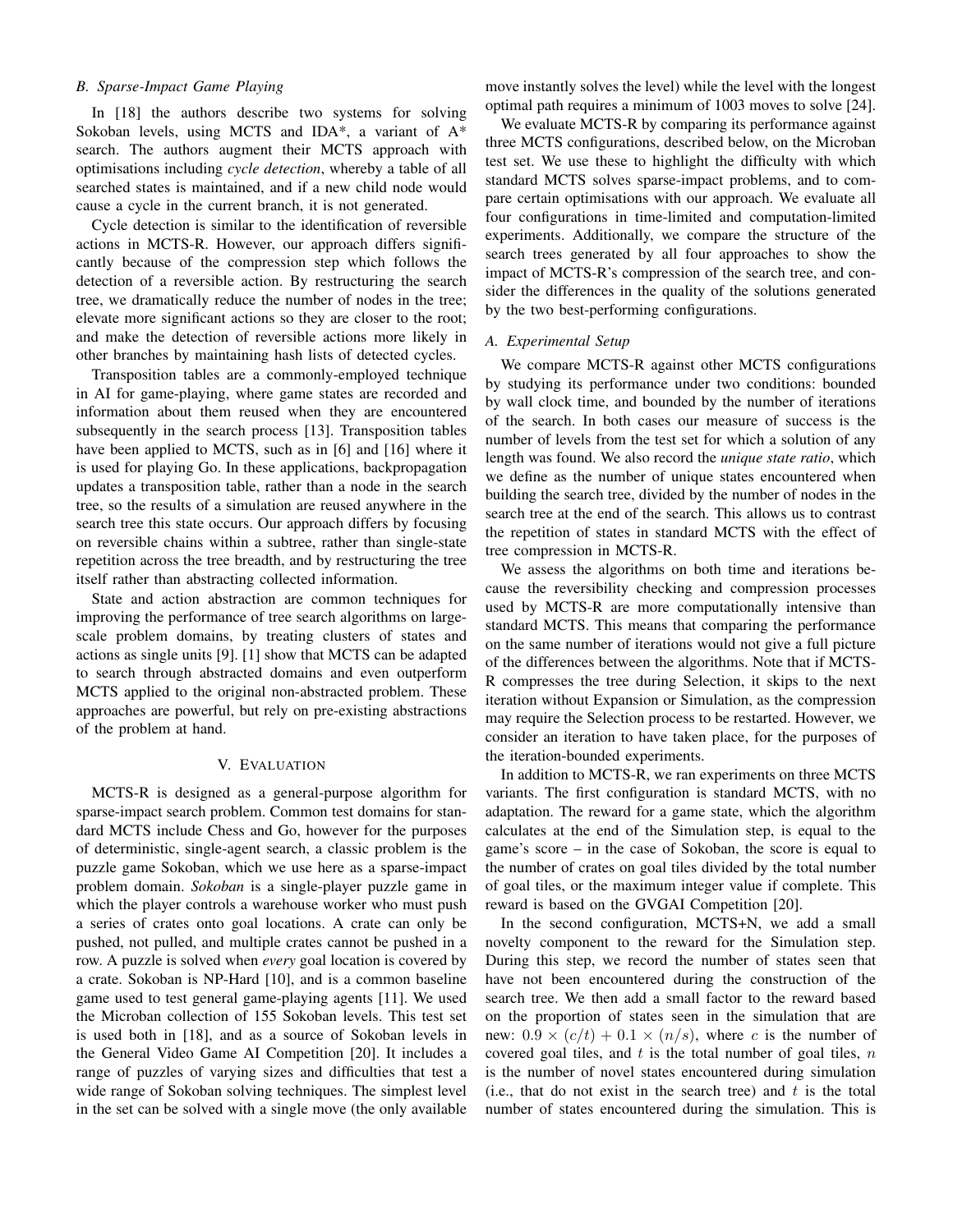

Fig. 3. Iteration-limited run on the Microban test set.

**MCTS** 60  $MCTS + N$ MCTS+ND MCTS-R 50 40 Levels solved 30 20 10  $\epsilon$  $0.1$  $10$  $\mathbf{1}$ Time per level (seconds)

Fig. 4. Time-limited run on the Microban test set.

a common extension made to MCTS algorithms for general game-playing, as it rewards the expansion of search tree nodes that explore new areas of the search space. We would expect this to improve performance in a sparse-impact environment, as it would reward states which avoided repeated actions and explored new parts of the search space.

In the third configuration, denoted MCTS+ND, we augment the Expansion step of MCTS, where new nodes are added to the search tree. If a new node is created during Expansion, but its state already exists somewhere else in the tree, we simply do not add the state to the tree. This means MCTS+ND can never revisit a state it has already encountered. This optimisation is employed in [18] as a potential improvement for solving Sokoban specifically.

All four algorithms - MCTS-R and the three MCTS configurations - are run with a simulation depth capped at 50 moves, and a C value, which is used in the standard UCT evaluation in the Selection step, set to 1. This is recommended for many single-player tasks [22] and we confirmed experimentally that it gave best results for all configurations. Each configuration is an average of five runs. All experiments were implemented in C#, and run on a 2018 Macbook Pro, using a 2.6GHz Intel Core i7 processor, and 16GB of DDR4 RAM.

#### *B. Results*

*1) Iteration-Limited:* Figure 3 shows the results of running all four configurations on the Microban test set, limited by the number of iterations the algorithm is run for. We can see that both MCTS and MCTS+N struggle to solve more than a few cases regardless of computation limits, while MCTS+ND performs far better. However, MCTS-R clearly outperforms all three configurations, solving more than twice as many levels as MCTS+ND in each test.

*2) Time-Limited:* Figure 4 shows the results of running all configurations on the same test set, limited by wall clock time. We chose a range of time limits, with the shortest being close to a real-time interactive response (0.1 seconds) and the upper bound being 10 seconds. As with iteration-limiting, we can see that MCTS and MCTS+N are unable to solve many levels even as the limit scales. MCTS+ND performs well again, but MCTS-R once again outperforms it, solving 1.8 times as many levels at lower iteration counts, and over double at the highest.

*3) Unique State Ratio:* Table I shows the ratio of unique states to the size of the final search tree for the four configurations, expressed as an average of all data in each experiment category. To calculate this, during each search process we record the number of unique search nodes added to the tree, and then divide this number by the size of the tree at the end of the search. We can see from table I that MCTS and MCTS+N have ratios below 0.02 for all experiments. A ratio of 0.02 means that fifty nodes must be added to the tree in order to encounter a novel system state.

MCTS+ND always has a ratio of 1, because each state is only ever encountered once, since the algorithm does not allow duplicate states. MCTS-R, however, achieves ratios of higher than 1, managing over seven times the ratio of MCTS+ND in one case, and over 1,000 times higher than standard MCTS. This means that for every node in the final search tree, MCTS-R has encountered seven unique states on average. We believe this efficiency is a factor in the success of the algorithm.

*4) Solution Lengths:* Finally, we compared the solutions found by both MCTS-R, and the next best-performing configuration, MCTS+ND in the most successful experimental setup: time-limited, 10-second cap. We considered only levels for which both algorithms found a solution, and compared the lengths of the solutions (in Sokoban, a shorter solution is better). We divided the length of MCTS+ND's solution by MCTS-R's solution to derive a relative scale. The average of these scales is 0.93, meaning that, on average, the solutions found by MCTS+ND are slightly shorter than MCTS-R's. The highest and lowest ratios were 1.40 and 0.27 respectively, showing that both algorithms were capable of outperforming in terms of solution quality. In general, MCTS+ND outperforms